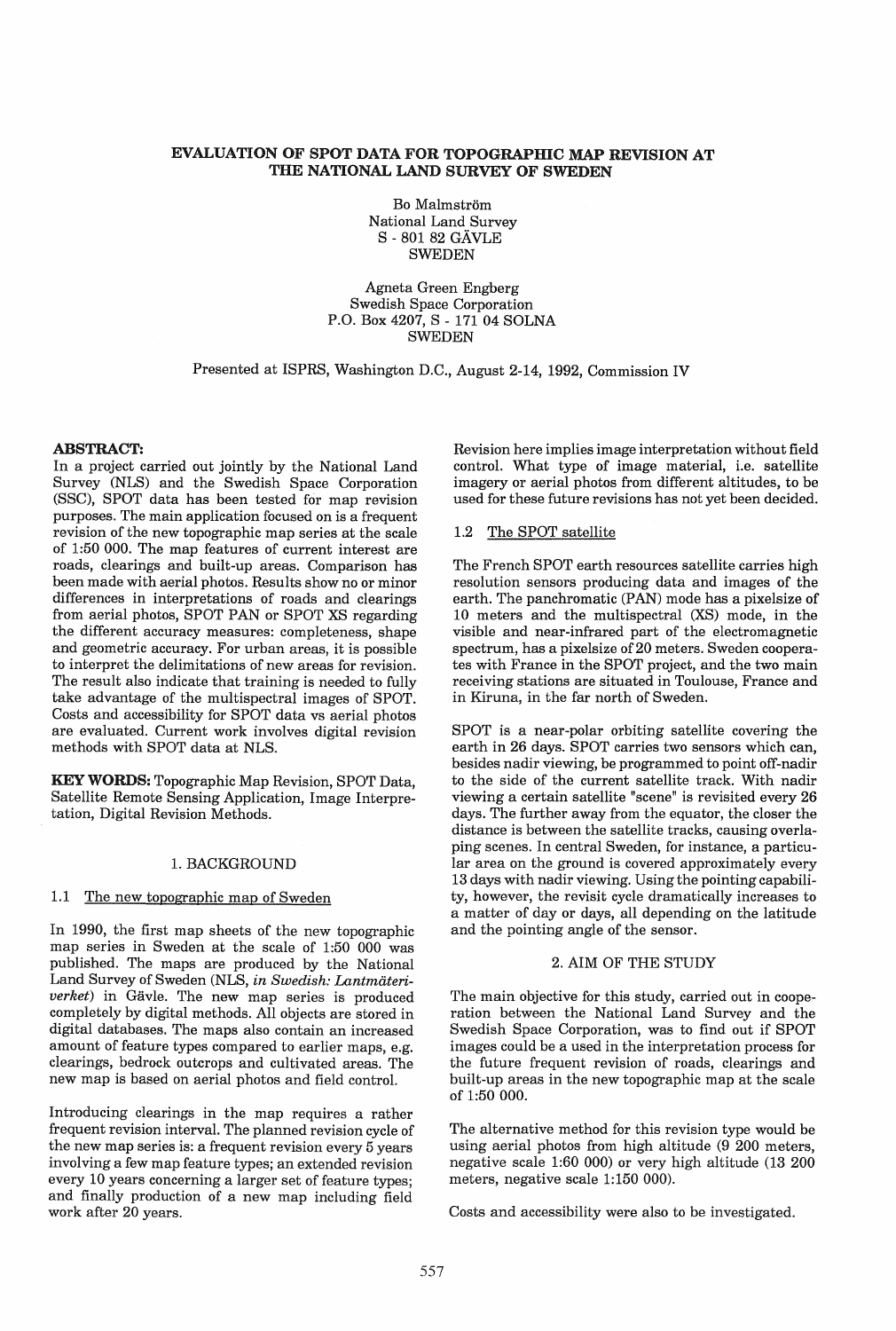### 3. THE STUDY

### 3.1 Method

SPOT images, on one hand, and aerial photos, on the other, were interpreted for map revision purposes. The results were compared using field controlled data.

# 3.2 Test area

The topographic sheet Osthammar 121 SV at scale 1:50 000 located in the central part of Sweden was chosen for the tests. The study was carried out during the production of the new map in this area, for which reason field data was available. The northwest and southwest quadrants of the map, each covering 12 500 meters x 12 500 meters, were used in the study.

The area consists mainly of homogeneous forested areas with a rather large number of clearings, and also of cultivated areas, marsh land and a few minor urban areas.

### 3.3 SPOT images

SPOT data, both PAN and XS, over the test area was registered in May, 1990. The near-nadir images were precision corrected using map control points to fit the Swedish national grid and sampled to a pixelsize of 5 meters. For each map quadrant high quality diapositives at scale 1:67 000 were produced by a filmrecorder. From these, film enlargements at scale 1:25 000 were finally made. It is essential for the quality of the final images that the photographic enlargement factor is, such as in this case, held low.

The SPOT images were produced at SSC Satellitbild in Kiruna using standard production methods. Digital data was also available.

In the study, the interpretation of the films at scale 1:25 000 was carried out using a light table.

### 3.4 New aerial photos

The high altitude b/w aerial photos (9 200 meters, negative scale 1:60 000) used in the study, as a comparison to the satellite imagery, were taken in May, 1989. Up-to-date very high altitude photos (13 200 m) were not available over the area.

In the study, orthophotos enlarged to scale 1:25 000 were used for the interpretation along with stereointerpretation at scale 1:60 000.

### 3.5 Field controlled new map

The new topographic map over the test area was used for the evaluation of interpretation results from the SPOT images and the aerial photos used in the study. The new map is in other words regarded as the true representation of the area.

The new map is based on interpretation of aerial photos from May, 1989, altitude 9 200 meters, and field control during the summer of 1990. Photointerpretation for the new map was done using ortophotos at scale 1:25 000.

Stereointerpretation was also carried out, at scale 1:60 000 or at the enlarged scale 1:25 000.

In the new map, there are two classes of forested area: forest and clearings. Clearings are those stands with a tree height of less than 1.5 meters.

#### 3.6 Interpretation of SPOT and aerial images in study

Initially, the interpretors involved in the interpretations were introduced to satellite remote sensing and interpretation. A third quadrant of the map was used in this step. The three interpretors from the Land Survey engaged in this study, all have a very long experience of aerial photo interpretation, but less experience with satellite imagery, especially multispectral ones.

The new map, although digitally stored, is based on visual image interpretation. Conventional visual interpretation methods has therefore been used also for this study, thereby focusing on differences in the quality of the image materials rather than the interpretation methods used. However, interactive digital interpretation of image data on a display of an image processing system was also carried out.

SPOT and aerial photos were interpreted by the three NLS interpretors for the two map quadrants covering the test area, see table 1.

*Table* 1. *SPOT and aerial images covering two map quadrants were interpreted according to the model shown below. Two interpretors were involved to ensure independent interpretations in different image materials covering the same area, see* # 2, 3, 4 & 5. *A third interpretor was engaged in order to quantify any differences between the interpretors, see* # 1 *and* 2. *Interpretation* # 6 *and* 7 *(SPOT XS) was made a month after the others, thus minimizing the influence from* # 3 *and 5 (SPOT PAN) respectively.* 

| Interpre-<br>tation #               | Interpretor | Image<br>material | Map<br>quadrant |  |  |
|-------------------------------------|-------------|-------------------|-----------------|--|--|
| Visual interpretation.              |             |                   |                 |  |  |
|                                     | С           | aerial photo      | nw              |  |  |
| 2                                   | A           | aerial photo      | nw              |  |  |
| 3                                   | B           | <b>SPOT PAN</b>   | nw              |  |  |
| 4                                   | B           | aerial photo      | <b>SW</b>       |  |  |
| 5                                   | A           | <b>SPOT PAN</b>   | <b>SW</b>       |  |  |
| 6                                   | в           | <b>SPOT XS</b>    | nw              |  |  |
| 7                                   | A           | <b>SPOT XS</b>    | SW              |  |  |
| Interactive digital interpretation. |             |                   |                 |  |  |
| я                                   | NLS, SSC    | <b>SPOT XS</b>    | part of sw      |  |  |

As for any map revision operation, old maps and aerial photos were available during the interpretations in this study.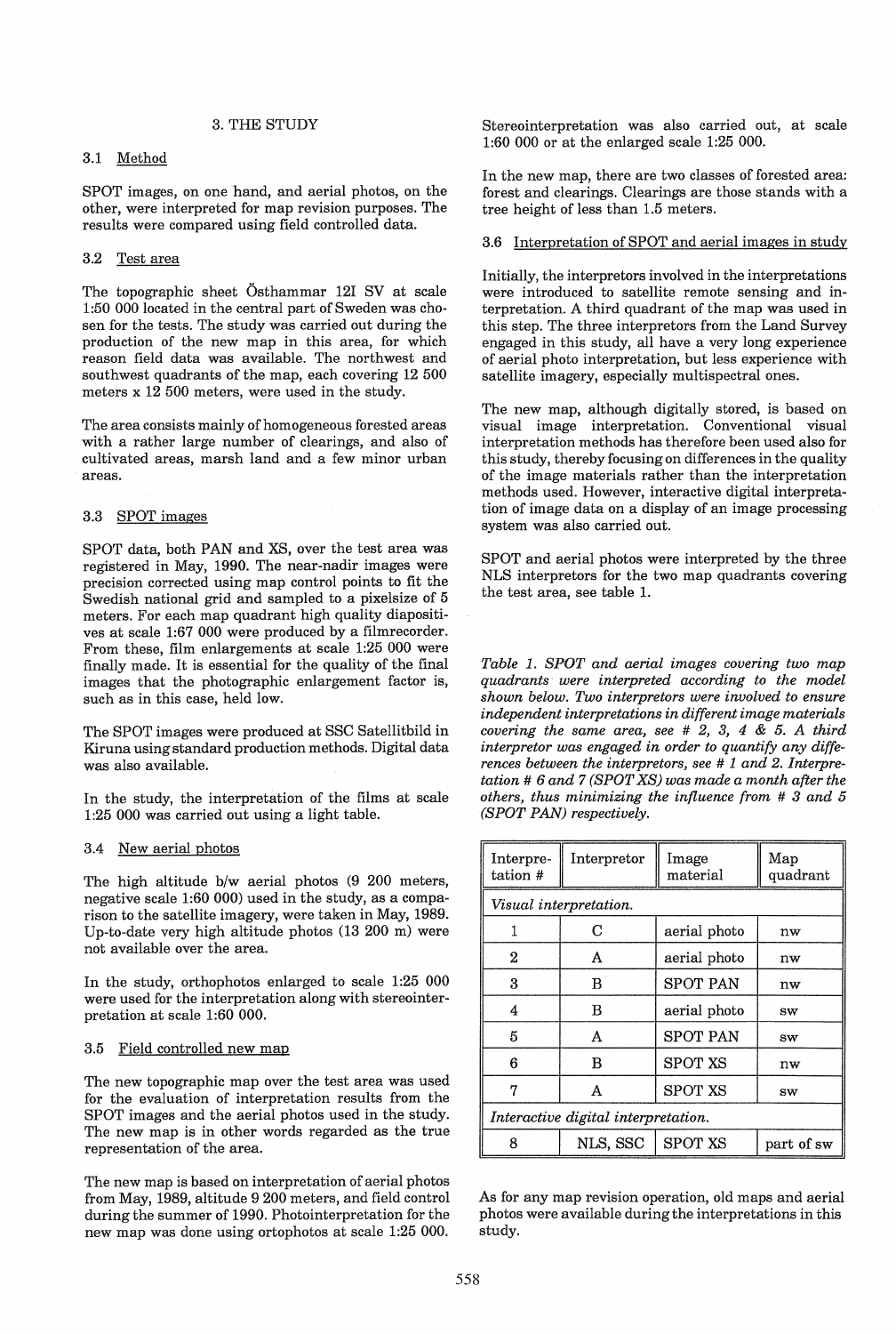Since the old map series does not contain clearings, the old aerial photos (1981, altitude 3000 m) was essential for the up-dating of clearings in this study.

In the test area, which was chosen for its extended forested areas, there was little or no built-up area to revise. Built-up areas were therefore not interpreted. The evaluation made in this study was based on general experience from SPOT images.

# 4. RESULTS

### 4.1 General

Air photos have a higher geometric resolution than satellite images and are for that reason preferred by the interpretors. The NLS does not have so much experience of multispectral satellite images and these are in some cases considered too blurry at the interpretation scale 1:25 000. To fully benefit from these images the interpretation methodology needs to be further developed. The geometric position accuracy, however, is very high in the SPOT images.

4.2 Adjustments to the interpretations

Since the new aerial photos in the study and the satellite images differed one year, all changes between 1989 and 1990 were disregarded.

# 4.3 Accuracy types and measures

Three different accuracy types were defined:

- the *completeness*, i.e. how many roads, cleartings etc. were detected?
- the *shape consistency* of the features. An erroneous shape of a clearing is for instance caused by including an area of sapling stands in the clearing.
- the *geometric accuracy* in the delimitations. This depends on the geometric resolution of the sensor and preprocessing of the image, and of the sharpness or contrast of the particular entity. A road is for instance expected to have a higher geometric accuracy than a clear-cut, depending on narrow zones of deciduous vegetation often delimiting the clearings.

It is difficult to distinctly separate the accuracy types from each other. A clearing only partly interpreted will be considered to have an erroneous shape. Alternatively it could be regarded as two entities of which one is correct and the other wrong (completeness). Also the geometric accuracy and the shape could be discussed. Including a larger fuzzy area of vegetation surrounding a clearing in the interpretation is here considered as influencing the shape and not the geometric accuracy.

The following accuracy measures has been used for the above accuracy types.

# *Completeness:*

*2 x #correctly interpreted clearings #clearings in new map* + *#clearings interpreted*  The formula, which was used for clearings, takes into consideration both the number of clearings in the true map and the total number of clearings in the interpretations. Thereby, both errors of omission and commission are taken into account.

For roads, a revision almost exclusively means new roads, and only errors of omission is likely to occur. The number of interpreted new roads compared to number of new roads in the true map were therefore used.

*Shape consistency:* A subjective visual measure was used. For clearings for instance, only those who significantly differ in size compared to the true map was regarded, i.e. double or half the size.

*Geometric accuracy:* A visual comparison was made to the true map.

4.4 Roads - completeness and shape consistency

The number of new roads in the test area is only about 20. No significant difference between the interpretations in the different image materials are found. However, roads on the actual clearings is found to cause some problems in SPOT XS. This is probably not the case while working with digital images, since these can be contrast stretched interactivally in the different parts to enhance different features. The photographic images in this study, were stretched in regard to the forested areas.

#### 4.5 Roads - geometric accuracy

Using the pen chosen by the interpretors for the drafting (approximate width one pixel), no difference of significance to this application is found between the interpretations.

4.6 Clearings - completeness and shape consistency

The results of the interpretations are shown in table 2a and 2b. The total number of clearings in the area is over 200.

The results seem to indicate, somewhat surprisingly, that the approximate accuracy in revision/interpretation of clearings is 65-70%, independent of image material.

The relative accuracy between interpretation # 1 and 2 (two interpretors, same area and material) is a little higher, around 80%, indicating a high agreement between different interpretors.

Interpretation # 4 is an outlier, where the interpretor obviously has been very careful in the classification. Out of 50 interpreted clearings, 49 are correct.

The interpretations of clearings in the study were naturally only made within forested areas of the map. In the topographic map, clearings are defined as forested areas with tree heights less than 1.5 meters. The misinterpretations are therefore mainly areas within the zone between clearings and forest, i.e. around 1.5 m. It is a known fact that, even in aerial photos (9 200 m), it is not possible to reliably interpret the 1.5 meter limit.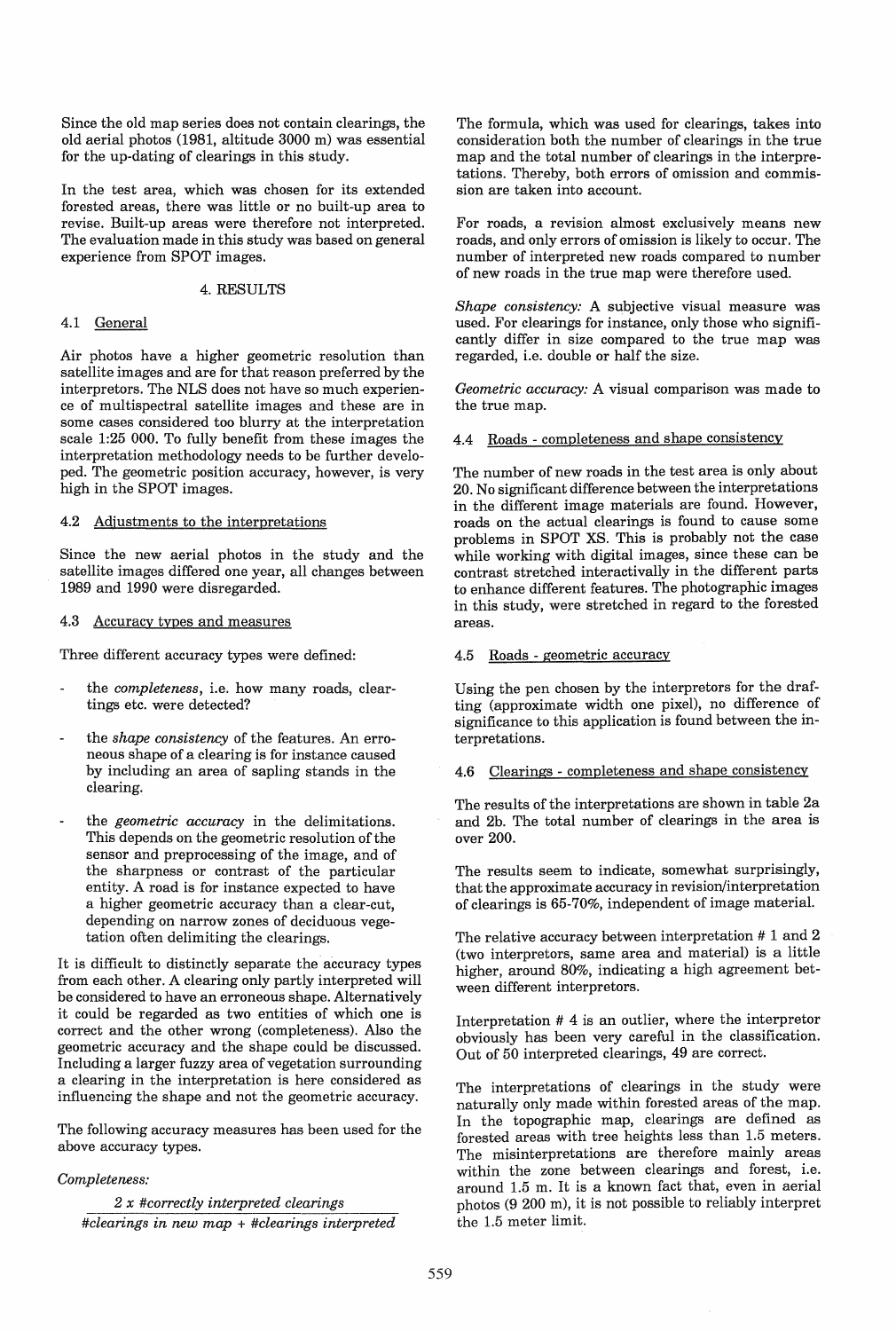| Interpretation                       | Number of clearings in<br>field-checked new map | Total number<br>of clearings<br>interpreted<br>in study | Number<br>correctly<br>interpreted | Accuracy                  |
|--------------------------------------|-------------------------------------------------|---------------------------------------------------------|------------------------------------|---------------------------|
| Northwest quadrant                   | 79                                              |                                                         |                                    |                           |
| 1. Air photos $9200 \text{ m}$ (C)   |                                                 | 67                                                      | 53                                 | 73%                       |
| 2. Air photos $9200$ m (A)           |                                                 | 49                                                      | 43                                 | 67%                       |
| 3. SPOT PAN (B)                      |                                                 | 70                                                      | 51                                 | 68%                       |
| 6. SPOT $XS(B)$                      | $\bullet$                                       | 53                                                      | 43                                 | 65%                       |
| Southwest quadrant                   | 135                                             |                                                         |                                    |                           |
| 4. Air photos $9\ 200 \text{ m}$ (B) |                                                 | 50                                                      | 49                                 | 53%                       |
| 5. SPOT PAN (A)                      |                                                 | 86                                                      | 74                                 | 67%                       |
| 7. SPOT XS (A)                       |                                                 | 75                                                      | 68                                 | 65%                       |
| 8. SPOT XS digital data              |                                                 |                                                         |                                    | $65 - 77\%$ <sup>1)</sup> |

*Table 2a. Clearings. completeness. See table* 1 *for details of the interpretations.* 

 $1<sup>D</sup>$  Not fully comparable to the others. Interpreted in two classes according to the confidence in the classification. For comparison with the others, the accuracy lies somewhere between 65 and 77 %.

*Table 2b. Clearings. shape consistency.* 

| Inter-<br>pretation | Total # clearings<br>interpreted in<br>study | # interpreted<br>clearings with<br>erroneous shape |  |  |  |
|---------------------|----------------------------------------------|----------------------------------------------------|--|--|--|
| Northwest           |                                              |                                                    |  |  |  |
| 1                   | 67                                           | 5                                                  |  |  |  |
| $\boldsymbol{2}$    | 49                                           | $\boldsymbol{2}$                                   |  |  |  |
| 3                   | 70                                           | 7                                                  |  |  |  |
| 6                   | 53                                           | 5                                                  |  |  |  |
| Southwest           |                                              |                                                    |  |  |  |
| 4                   | 50                                           | 8                                                  |  |  |  |
| 5                   | 86                                           | 19                                                 |  |  |  |
| 17                  | 75                                           | 16                                                 |  |  |  |



*Figure* 1: *Clearings. geometric accuracy. Comparing the delimitations from different materials. From left* - *first: SPOT PAN; second: SPOT XS; third: the manuscript for the new topographic map; fourth: all three superimposed. Scale 1:25000.*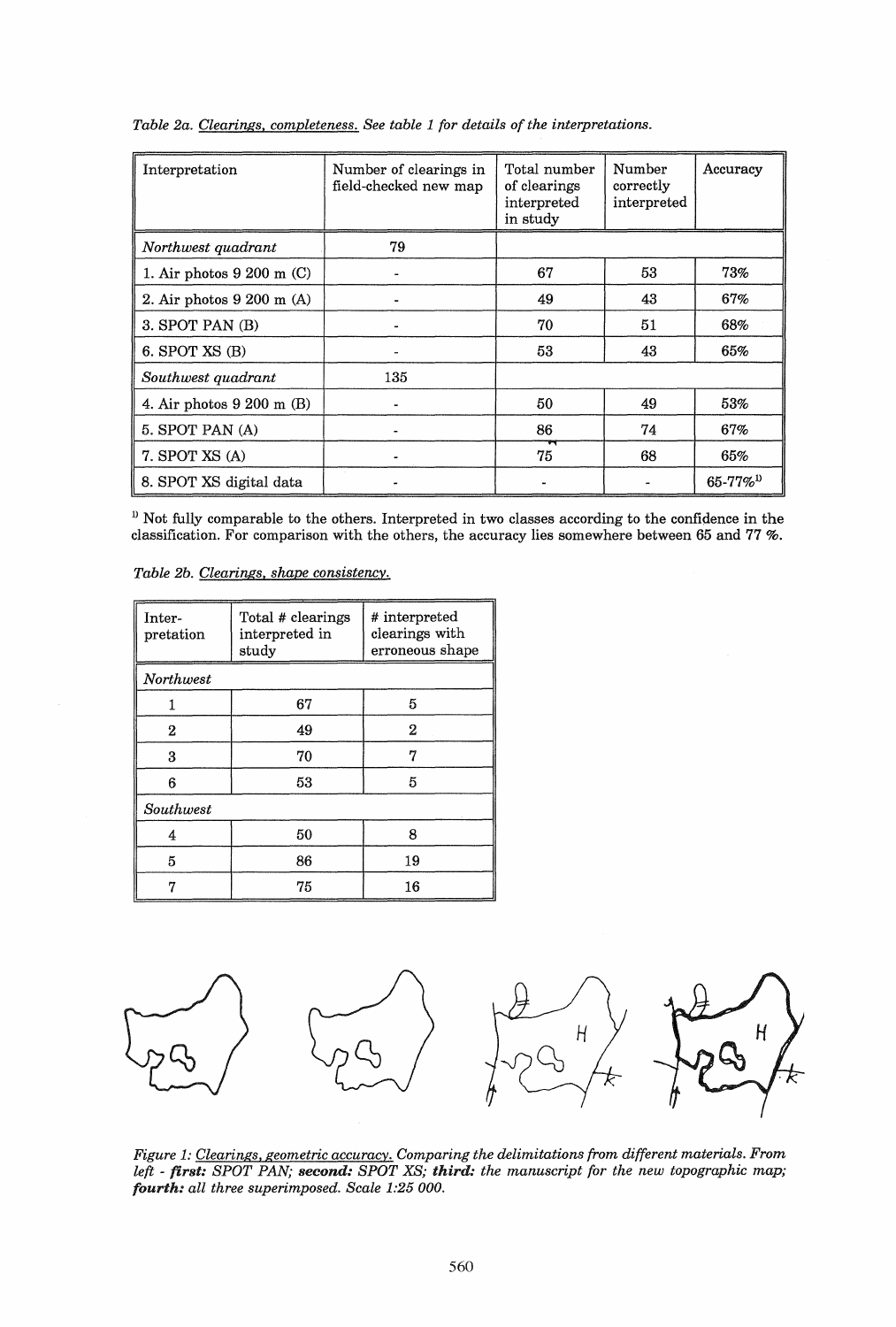The interpretations were actually to a great extent based on comparing the old aerial photos (since the old map does not contain clearings) to the new ones and on the knowledge of the average growth in the area. It was estimated that the length of time from cutting to 1.5 m was the same as between the old and new images.

For a good result in future revision interpretations, it is of great importance to know the approximate age of the clearings, since the age is somewhat correlated to the tree height.

A further analysis of misinterpretations shows that some very small clearings were left out in some of the interpretations (although they were large enough to be represented in the map). Another fact was that a number of stands that were clearings in the old map, still were clearings in 1989/90, because the renewal in the test area was not as quick as it was assumed to be.

### 4.7 Clearings - geometric accuracy

Figure 1 shows one clearing interpreted in different image materials. No significant difference in the geometric accuracy of the delimitations, of importance to this application, is found between the materials.

### 4.8 Built-up areas

Experience shows that delimitations of new built-up areas in SPOT images can be interpreted while the classification into different categories of urban areas is not possible. For aerial photos the situation is much the same.

### 4.9 Time

The amount of time spent on the different interpretations is approximately the same.

# 4.10 Costs and accessibility

Costs and accessibility for SPOT data vs aerial photos were evaluated for the applications in this study.

Costs for air photos from 9 200 m are higher than for SPOT data. Air photos from 13 200 m are however less expensive than SPOT data. As an aim at the National Land Survey to develop more efficient methods for map production, digital interpretation methods are of great interest. Costs for satellite data benefit from the use of digital methods.

Accessibility factors are more difficult to compare. Both SPOT data and aerial photos should have the potential of supplying NLS with the needed data for the map revision application studied here. For SPOT data, programming demands from other customers could cause a conflict. Also, extreme weather situations, especially in the very northern parts of the country, can influence the outcome from both the SPOT satellite and from aerial photography.

#### 5. CURRENT WORK

Current work involves evaluation of digital revision methods with SPOT data at the National Land Survey.

The geographic information system ARC/INFO is one of the digital systems used for cartographic purposes at the National Land Survey. The ARC/INFO workstation version 6.0 software allows raster images, such as satellite imagery, as a background to geographic data on the display. The satellite data can be contrast stretched to enhance certain features of current interest. The raster data is registered to the map data so each point corresponds to the same point on the ground. It is possible to zoom and move around in the images.

A future revision process using SPOT imagery could typically include the following steps: The existing digital data (clearings, roads, etc.) is displayed on the screen. Newly acquired satellite data, delivered on 1/4" cassettes, is also displayed. New features in the image is digitized using ARCEDIT and eventually used to update the objects in the database.

The described process is an available technique today at NLS, made possible through todays development in hardware and software for geographic information systems, and also because the topographic map data at NLS is digitally stored.

We believe that a future step in development of digital revision methods is semi-automatic techniques taking advantage of both the inherent automatic interpretation possibilities in digital satellite data and the inimitable capability of human decision involved in image interpretation.

#### 6. CONCLUSIONS

This study shows that, despite differences in geometric resolution in the image materials, no differences of significance for topographic map revision are found in the interpretations of roads and clearings in air photos (9 200 meters), SPOT XS or SPOT PAN, regarding the different accuracy measures: completeness, shape and geometric accuracy. However, roads on the actual clearings have been found to cause some problems in XS.

In SPOT images the delimitations of new urban areas can be interpreted while the classification into different categories of urban areas is not possible. For aerial photos the situation is much the same.

The result also indicate that training is needed to fully take advantage of the multispectral images of SPOT.

Costs for air photos from 9 200 m are higher than for SPOT data while air photos from 13 200 m are less expensive than SPOT data. However, for digital revision methods, which is likely to be used in the future, satellite data has the advantage of being in digital form.

Accessibility factors are more difficult to compare. Both SPOT data and aerial photos should have the potential of supplying NLS with the needed data for the map revision application studied here.

The conclusion of the study is that SPOT data is a useful data source, for topographic map revision at the scale of 1:50 000 in Sweden, regarding roads, clearings and built-up areas.